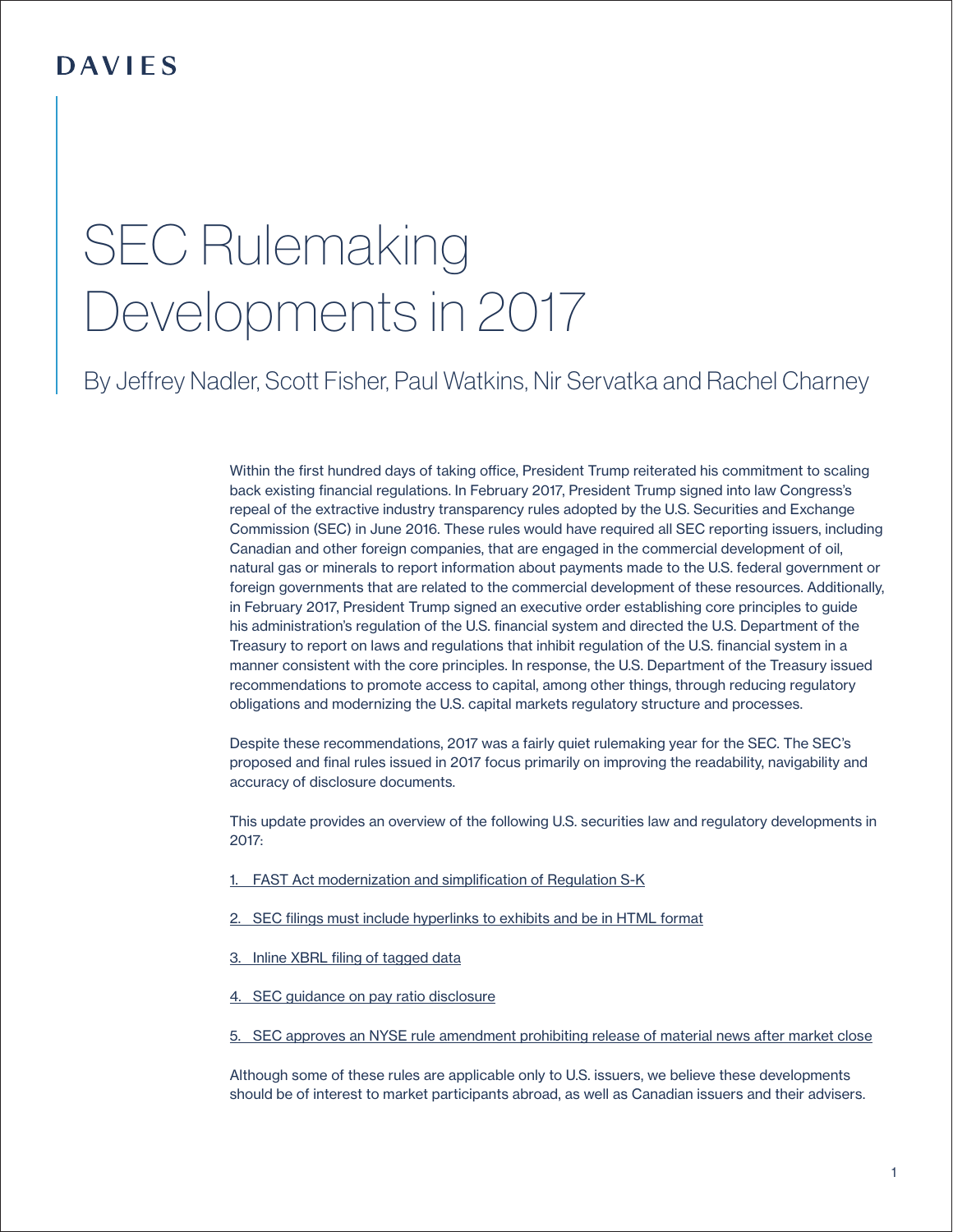#### 1. FAST ACT MODERNIZATION AND SIMPLIFICATION OF REGULATION S-K

As required by the *Fixing America's Surface Transportation Act*, the SEC is proposing amendments to Regulation S-K based on the recommendations made in the SEC staff's Report on Modernization and Simplification of Regulation S-K, released in the last quarter of 2016. Regulation S-K sets forth the content requirements of the non-financial statement portions of certain registration statements, annual reports and other documents under U.S. securities law. The proposed amendments are intended to modernize and simplify certain disclosure requirements in Regulation S-K and related rules and forms, as well as reduce the costs and burdens on registrants and improve the readability and navigability of disclosure documents.

[Read more about the SEC's proposal to simplify Regulation S-K.](#page-3-0)

## 2. SEC FILINGS MUST INCLUDE HYPERLINKS TO EXHIBITS AND BE IN HTML FORMAT

New rules of the SEC that require exhibits to be hyperlinked in most SEC filings became effective on September 1, 2017. Under the new rules, registrants that are filing a registration statement or current report that is subject to the exhibit requirements under section 601 of Regulation S-K or that are filing a Form F-10 or 20-F must insert a hyperlink to each exhibit listed in the exhibit index of such filing. The final rules do not require Canadian issuers to include hyperlinks to exhibits in any multijurisdictional disclosure system (MJDS) form filed with the SEC or any Form 6-K furnished to the SEC. The final rules also require all filings covered by the rules to be in the HTML format to support hyperlinks.

[Read more on the new hyperlinks rule.](#page-6-0)

### 3. INLINE XBRL FILING OF TAGGED DATA

The SEC is proposing amendments that are intended to facilitate improvements in the quality and usefulness of eXtensible Business Reporting Language (XBRL) data and decrease filing costs by decreasing XBRL preparation costs over time. The proposed amendments would require financial statement information to be provided in the Inline XBRL format, which, in practical terms, means that filers would be required to embed XBRL data directly into an HTML formatted filing.

[Read more about Inline XBRL filing.](#page-8-0)

### 4. SEC GUIDANCE ON PAY RATIO DISCLOSURE

On September 21, 2017, the SEC adopted interpretive guidance to assist domestic reporting companies in their efforts to comply with the pay ratio disclosure required by item 402 of Regulation S-K under the *Securities Act of 1933*, as amended. On the same day, the SEC staff provided separate guidance on calculating the pay ratio disclosure. Domestic reporting companies must begin providing pay ratio disclosure for the first time in early 2018 for the fiscal year beginning on or after January 1, 2017.

[Read more about SEC guidance on pay ratio disclosure.](#page-10-0)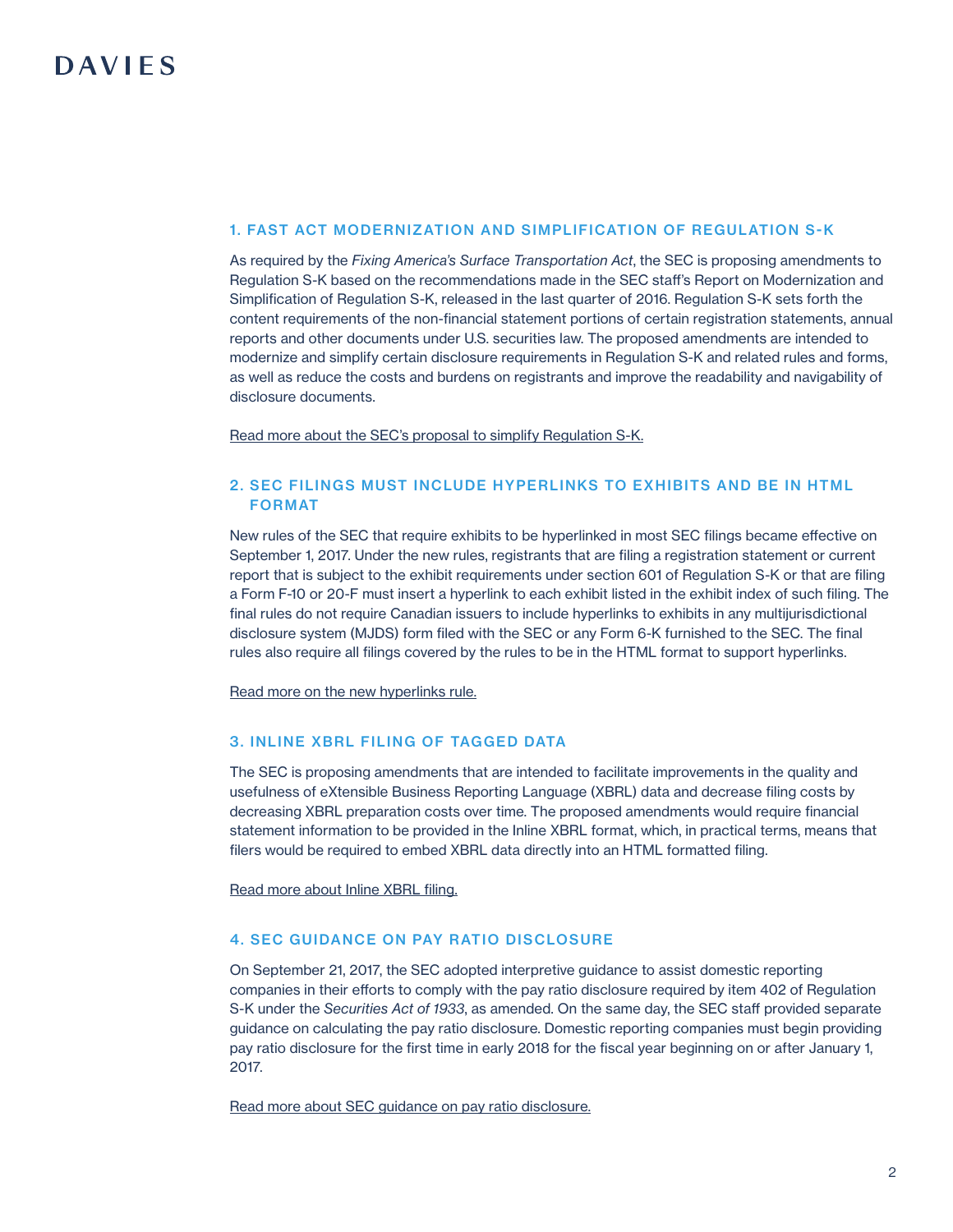## 5. SEC APPROVES AN NYSE RULE AMENDMENT PROHIBITING RELEASE OF MATERIAL NEWS AFTER MARKET CLOSE

On December 4, 2017, the SEC approved an NYSE rule amendment – revised Rule 202.06 – prohibiting NYSE-listed companies from releasing material news after the NYSE's official trading closing time (NYSE Closing Time) until the earlier of (i) the publication of a company's official closing price on the NYSE and (ii) five minutes after the NYSE Closing Time. The rule amendment, which became effective on December 7, 2017, is intended to reduce price discrepancies between the official closing price on the NYSE and the prices of execution in other exchanges and non-exchange venues.

[Read more about the NYSE rule amendment.](#page-12-0)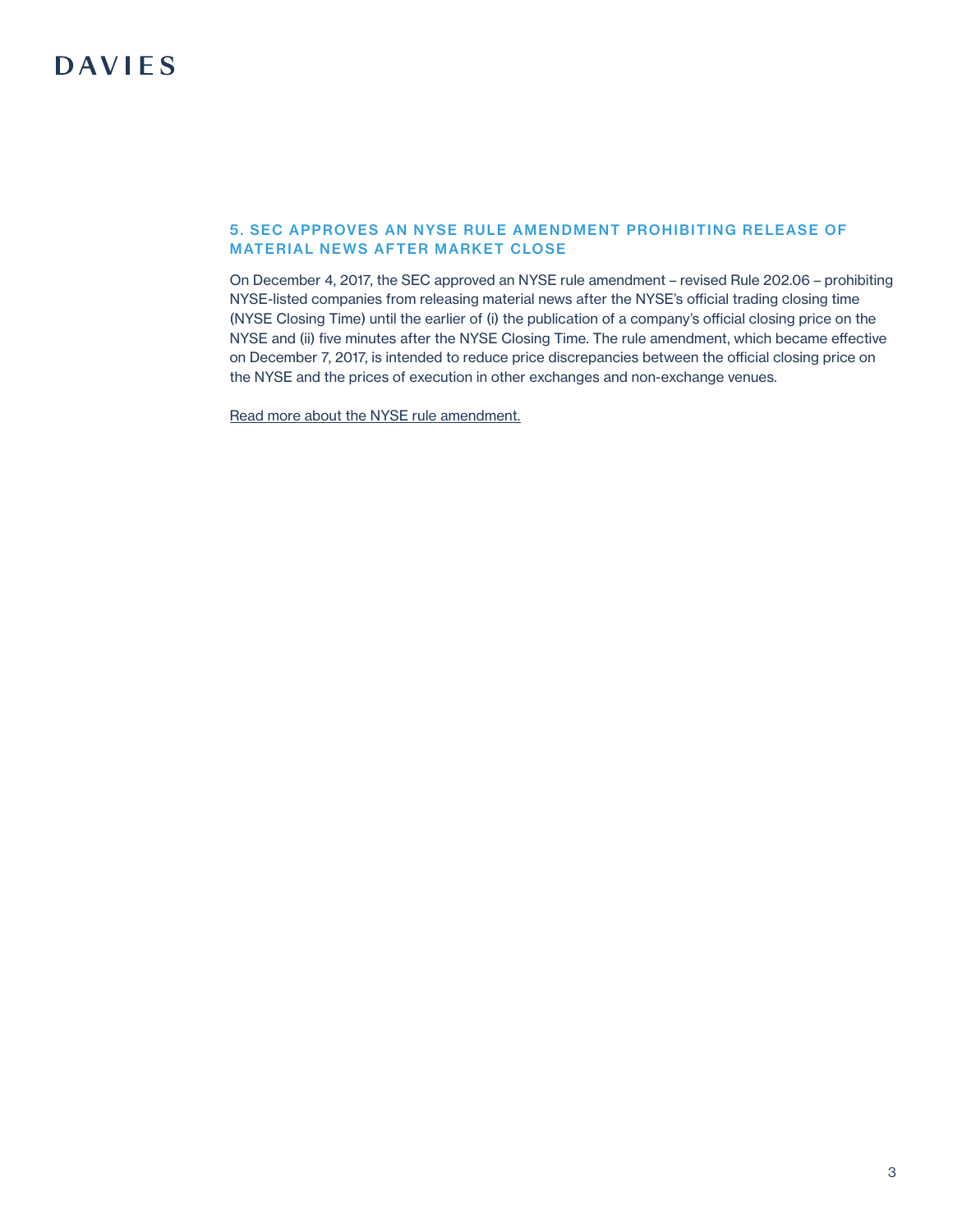# <span id="page-3-0"></span>FAST Act Modernization and Simplification of Regulation S-K

By [Jeff Nadler](https://www.dwpv.com/en/People/Jeffrey-Nadler) and Rachel Charney

Securities disclosure requirements in the United States are complex, and compliance can be a challenge. Compliance with Regulation S-K, which contains requirements applicable to the content of the non-financial statement portions of certain registration statements, annual reports and other documents needed under U.S. securities law, can be particularly trying for registrants.

As required by the *Fixing America's Surface Transportation Act,* the U.S. Securities and Exchange Commission (SEC) is proposing amendments to Regulation S-K based on the recommendations made in the SEC staff's Report on Modernization and Simplification of Regulation S-K, released in the last quarter of 2016. These amendments are intended to modernize and simplify certain disclosure requirements in Regulation S-K and related rules and forms. The SEC is focusing on reducing costs and burdens on registrants and is aiming to improve the readability and navigability of disclosure documents while continuing to provide all material information to investors.

Below is a brief summary of the key proposed changes to Regulation S-K that, if implemented, may contribute to a more efficient securities regime in the United States. Some of the proposed changes relate to annual reports of foreign private issuers that are filed with the SEC, including annual reports on Form 40-F filed by Canadian foreign private issuers using the multijurisdictional disclosure system.

## MANAGEMENT'S DISCUSSION AND ANALYSIS (MD&A) (ITEM 303)

This item requires registrants to discuss their financial condition, changes in financial condition, and results of operations. Instruction 1 to item 303(a) provides that, generally, discussion of financial statements and other statistical data must cover the three-year period included in the financial statements and use year-to-year comparisons or any other format that, in the registrant's judgment, enhance a reader's understanding. Instruction 1 also provides that where trend information is relevant, reference to the five-year selected financial data may be necessary. The SEC is proposing three amendments to this item:

(a) providing that discussion about the earliest year would not be required when financial statements included in a filing cover three years, if (i) that discussion is not material to an understanding of the registrant's financial condition, changes in financial condition, and results of operations; and (ii) the registrant has filed its prior year annual report on Form 10-K on EDGAR containing MD&A of the earliest of the three years included in the financial statements of the current filing;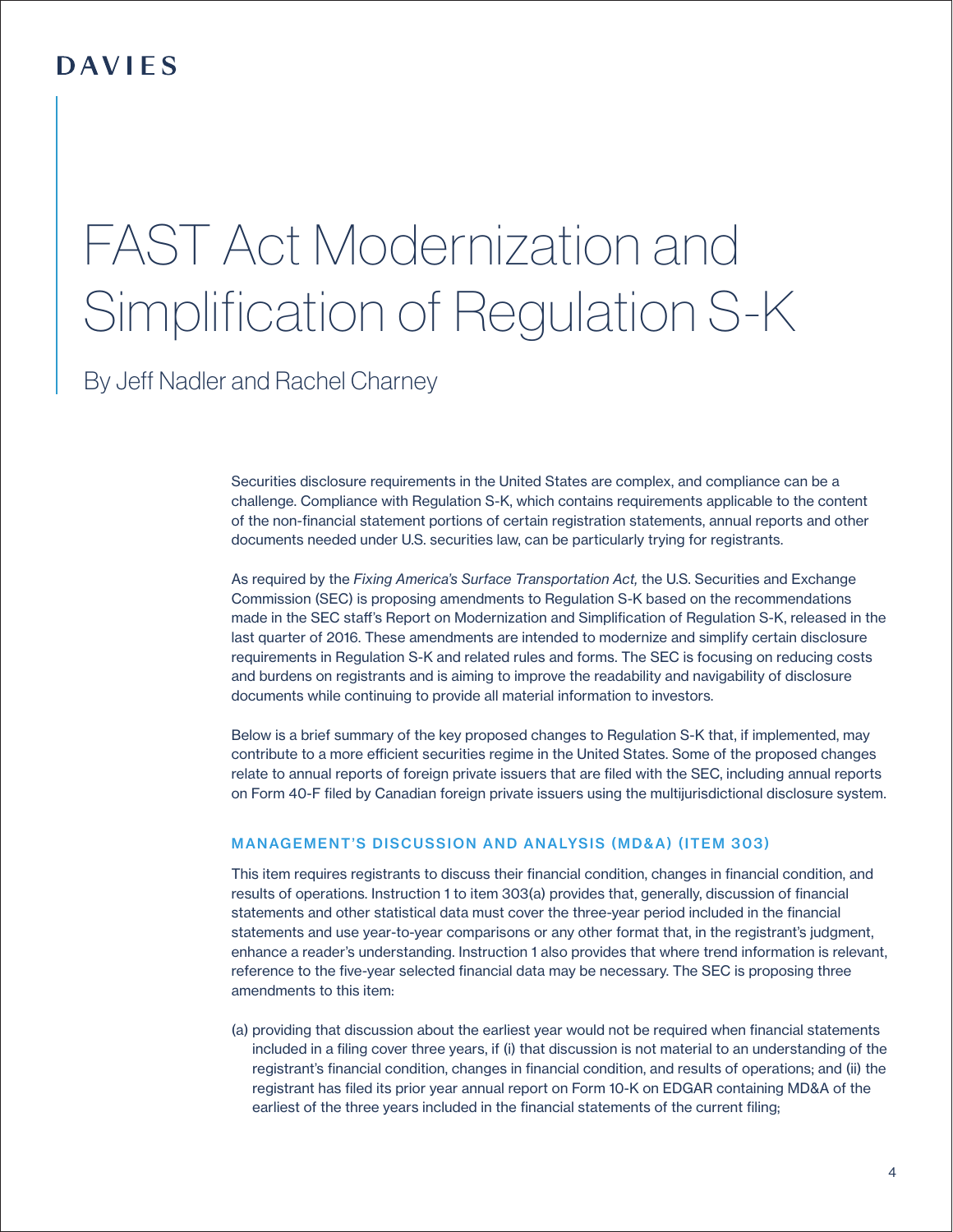- (b) eliminating the reference to trend information in Instruction 1 in order to decrease duplication because the disclosure requirements for liquidity, capital resources and results of operations already require trend disclosure; and
- (c) emphasizing that registrants may use any presentation in their discussion that, in the registrant's judgment, would enhance a reader's understanding.

Conforming changes to Form 20-F are also being proposed, which would impact foreign private issuers currently using a Form 20-F for their annual report. The SEC has not proposed conforming changes to Form 40-F because MD&A contained in Form 40-F is largely prepared in accordance with Canadian disclosure standards.

### RISK FACTORS (ITEM 503(C))

This item requires disclosure of the most significant factors that make the offering speculative or risky, and enumerates specific examples of possible risk factors. The SEC is proposing to eliminate the enumerated examples to encourage registrants to focus on their own identification process and ensure that registrants address only risk factors that are significant to the registrant's business. The SEC is also proposing to relocate this item from Subpart 500 (which contains offering-related disclosure requirements) to Subpart 100 to reflect the application of risk factor disclosure requirements to registration statements on Form 10 and periodic reports, in addition to offering-related disclosure.

#### INFORMATION OMITTED FROM EXHIBITS (ITEM 601)

This item generally requires registrants to file complete copies of exhibits, but under item 601(b)(2) a registrant need not file schedules or similar attachments to material plans of acquisition, reorganization, arrangement, liquidation or succession unless they contain information material to an investment decision that is not otherwise disclosed in the agreement or the disclosure document. The SEC is proposing to expand the existing accommodation in item 601(b)(2) to include all exhibits filed under item 601. Additionally, the SEC is proposing the codification of its practice of permitting personally identifiable information such as bank account numbers, social security numbers and home addresses to be redacted from exhibits filed under item 601. Conforming changes have been proposed to Form 20-F. The SEC is also proposing to add language that would significantly reduce the need for registrants to submit applications for confidential treatment of information in material contract exhibits required by item 601, again with conforming changes to Form 20-F.

### MATERIAL CONTRACTS (ITEM 601(B)(10))

This item requires registrants to file every material contract not made in the ordinary course of business so long as the contract (i) must be performed in whole or in part at or after the filing of the registration statement or report, or (ii) was entered into not more than two years before the filing. The SEC is proposing to limit the test in part (ii) above to (a) newly reporting registrants, which would be defined as any registrant filing a registration statement that, at the time of such filing, is not subject to the reporting requirements of section 13(a) or 15(d) of the *Exchange Act of 1934*, as amended (Exchange Act), whether or not such registrant has ever previously been subject to such reporting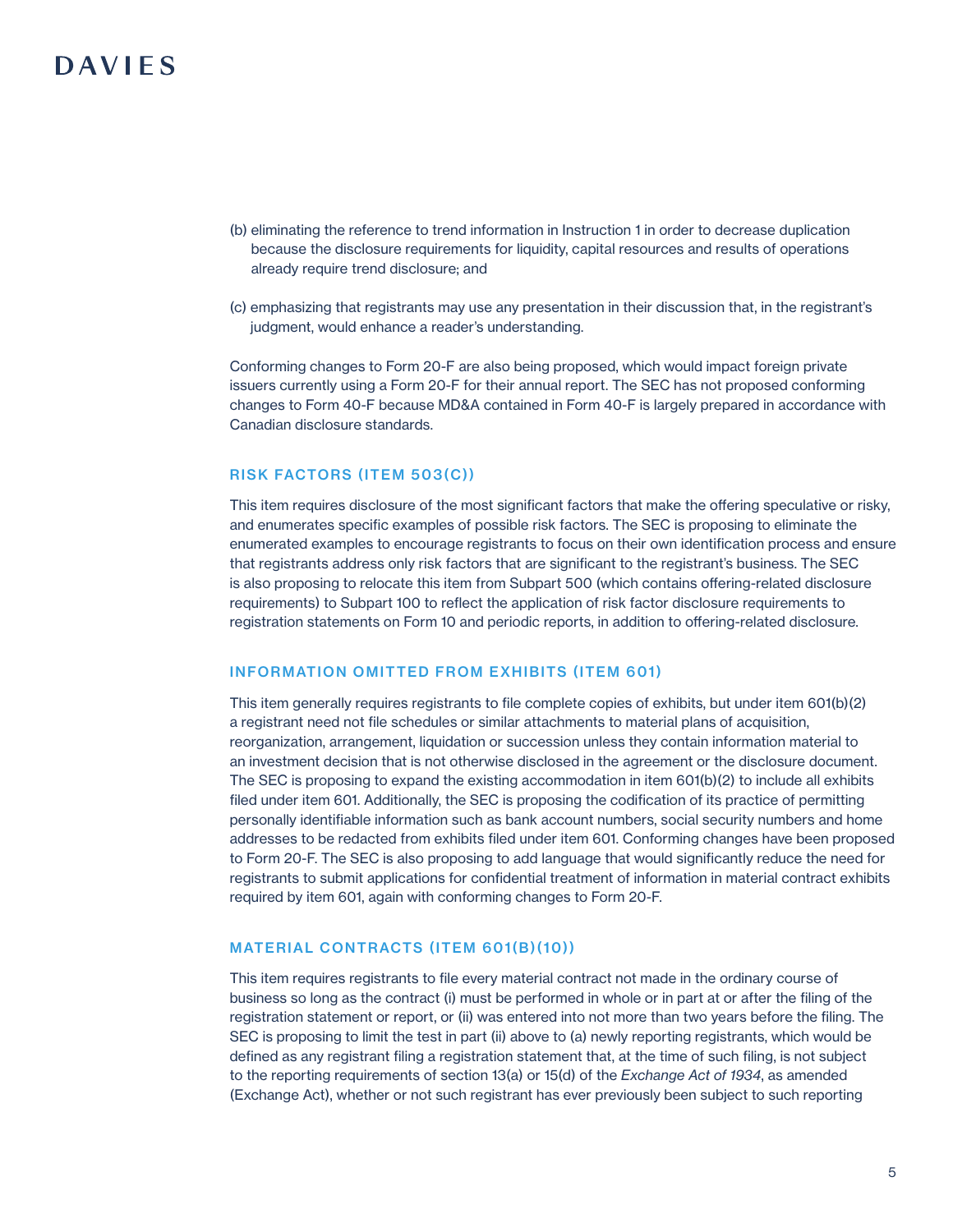requirements, and (b) any registrant that has not filed an annual report since the revival of a previously suspended reporting obligation. Conforming changes have been proposed to Form 20-F.

## VARIOUS RULES RELATED TO INCORPORATION BY REFERENCE

The SEC is proposing several amendments related to incorporation by reference, including the following:

- revising item 10(d) to allow incorporation by reference of documents that have been on file with the SEC for more than five years, without exception;
- eliminating the requirements under the Exchange Act and the *Securities Act of 1933*, as amended (Securities Act), that copies of information incorporated by reference be filed as exhibits to registration statements or reports; and
- requiring, under the Securities Act and the Exchange Act, that hyperlinks be provided to information that is incorporated by reference if that information is available on EDGAR.

### VARIOUS REGULATIONS' AND FORMS' TREATMENT OF XBRL

The SEC is proposing several amendments related to XBRL, including the following:

- requiring all of the information on the cover pages of Form 10-K, Form 10-Q, Form 8-K, Form 20-F and Form 40-F to be tagged in Inline XBRL in accordance with the EDGAR *Filer Manual*; and
- requiring the cover pages of Form 10-K, Form 10-Q, Form 8-K, Form 20-F and Form 40-F to include the trading symbol for each class of registered securities.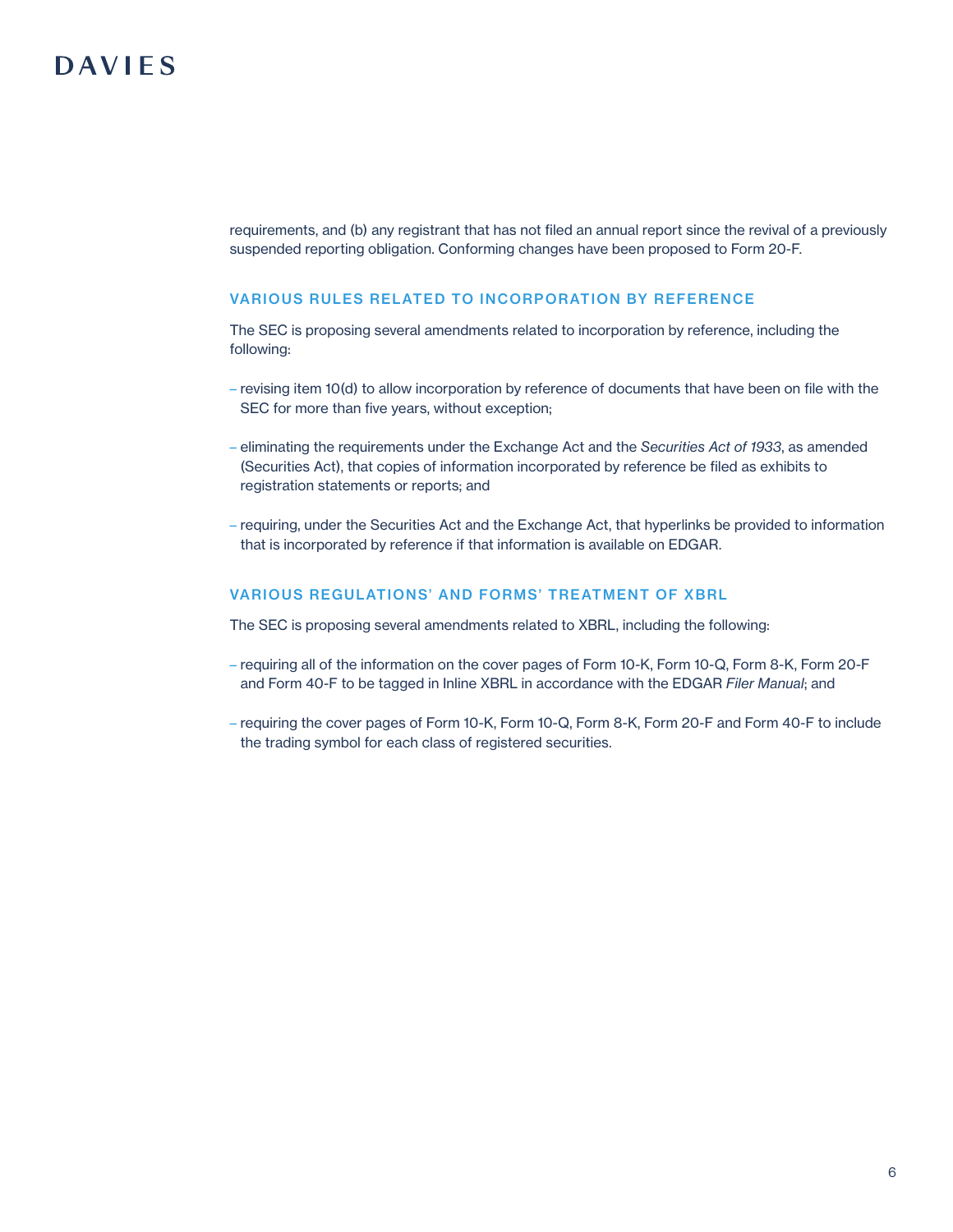# <span id="page-6-0"></span>SEC Filings Must Include Hyperlinks to Exhibits and Be in HTML Format

By [Paul Watkins](https://www.dwpv.com/en/People/Paul-Watkins)

New rules of the U.S. Securities and Exchange Commission (SEC) that require exhibits to be hyperlinked in most SEC filings became effective on September 1, 2017. Under the new rules, registrants that are filing a registration statement or current report that is subject to the exhibit requirements under section 601 of Regulation S-K or that are filing a Form F-10 or 20-F must insert a hyperlink to each exhibit listed in the exhibit index of such filing (whether the exhibit is filed with the same registration statement or current report or incorporated therein by reference to a previous filing). The final rules do not require Canadian issuers to include hyperlinks to exhibits in any multijurisdictional disclosure system (MJDS) form filed with the SEC or any Form 6-K furnished to the SEC. The final rules also require all filings covered by the rules to be in the HTML format to support hyperlinks.

### **BACKGROUND**

When filing a registration statement or current report, an SEC registrant may incorporate by reference a document that is listed in the exhibit index of such registration statement or current report by referring to a previously filed registration statement or current report that includes the document incorporated by reference. This eliminates the need for SEC filers to refile the same exhibit again in a subsequently filed registration statement or current report. However, without a hyperlink, the process of seeking and retrieving an exhibit that is incorporated by reference to a previous filing is both timeconsuming and cumbersome because the user needs to review the exhibit index to determine which previous filing included the exhibit and then locate that filing to access the exhibit. EDGAR users should be able to access exhibits in SEC filings quickly with hyperlinks.

## SCOPE OF THE FINAL RULES

The final rules apply to nearly all forms that are required to include exhibits under item 601 of Regulation S-K,<sup>1</sup> specifically Forms S-1, S-3, S-4, S-8, S-11, F-1, F-3, F-4, SF-1 and SF-3 under the

<sup>1</sup> Exhibits that are excluded from the rules include XBRL exhibits, exhibits filed on paper under temporary or continuing hardship exemptions and exhibits incorporated by reference that were filed on paper prior to the time that electronic filing on EDGAR became mandatory.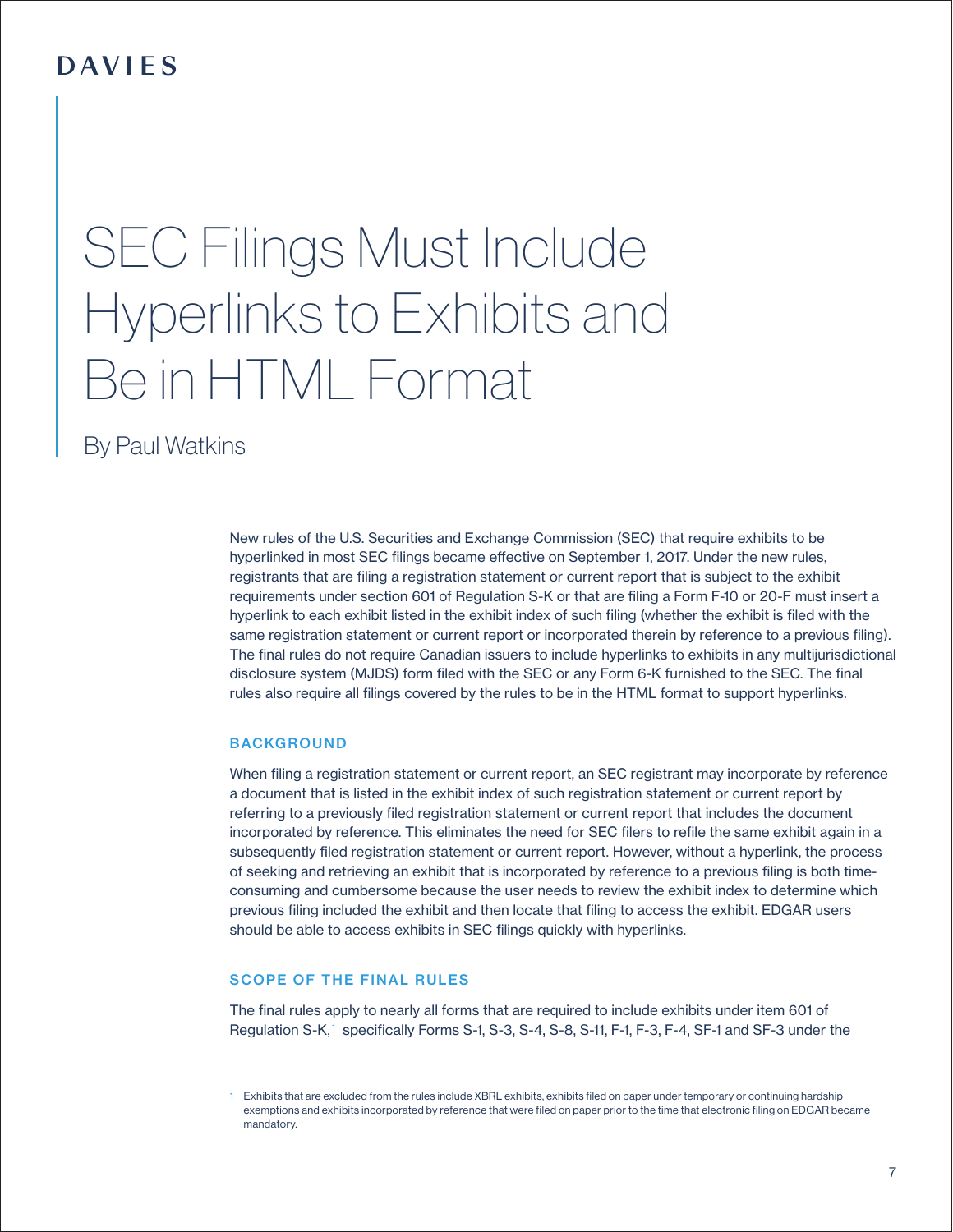*Securities Act of 1933*, as amended, and Forms 10, 10-K, 10-Q, 8-K and 10-D under the *Exchange Act of 1934*, as amended, and make corresponding revisions to Form F-10 and Form 20-F. In a change from the proposed rules, an active hyperlink to each exhibit is required to be inserted in an initial registration statement filed with the SEC as well as each subsequent pre-effective amendment filed with the SEC (whereas the proposed rules only required the final, effective amendment to include hyperlinks). The final rules do not apply to Form 6-K, Form 40-F or to other MJDS forms (such as Forms F-7, F-8 and F-80). Additionally, because proxy statements are not required to include exhibits, the new rules do not apply to them.

Prior to the final rules, filers were required to submit electronic filings to the SEC using the EDGAR system in either ASCII format or HTML format. HTML has features that allow hyperlinks that link to another place in the same document or to a separate document. ASCII cannot support functional hyperlinks. As a result, the final rules also require all filings covered by the rules to be in HTML format.

## EFFECTIVE DATES

As mentioned, the final rules became effective on September 1, 2017, which was also the compliance date for most SEC registrants. However, non-accelerated filers and smaller reporting companies that submit filings in ASCII format have until September 1, 2018 to begin to comply with the rules (until then these filers may continue to file registration statements and reports in ASCII format without hyperlinks to the exhibits).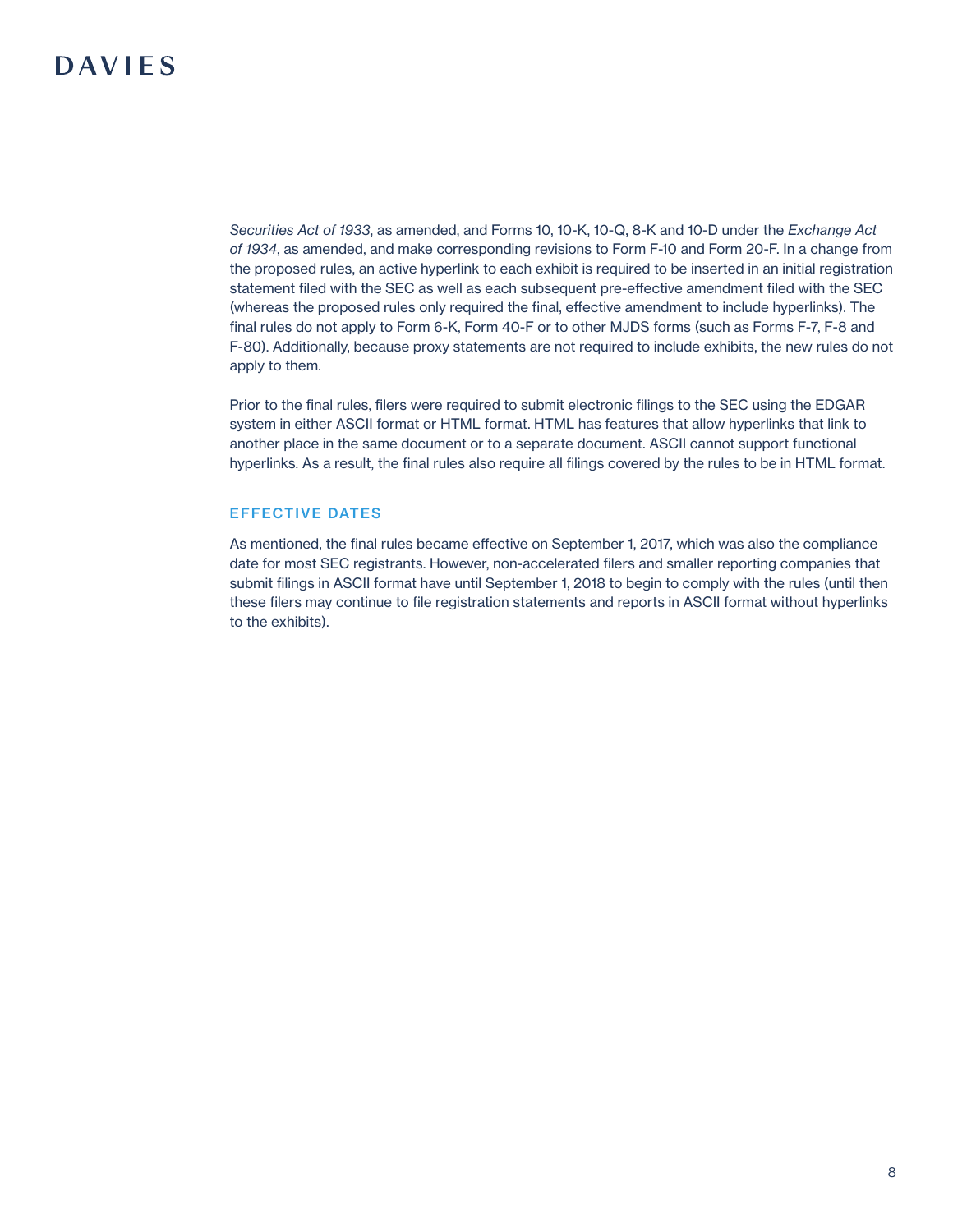# <span id="page-8-0"></span>Inline XBRL Filing of Tagged Data

By [Jeff Nadler](https://www.dwpv.com/en/People/Jeffrey-Nadler) and Rachel Charney

A company that prepares its financial statements in accordance with U.S. generally accepted accounting principles (GAAP) or International Financial Reporting Standards (IFRS) as issued by the International Accounting Standards Board and files with the U.S. Securities and Exchange Commission (SEC) a registration statement or a periodic or current report must submit (as an exhibit to the filing) a separate interactive data file that includes information from the accompanying financial statements tagged in eXtensible Business Reporting Language (XBRL) format using the taxonomies specified on the SEC's website. The interactive data file currently must also be posted on the company's website on the earlier of the date it is submitted to the SEC or was required to be submitted.<sup>1</sup> The SEC is proposing amendments that are intended to facilitate improvements in the quality and usefulness of XBRL data and decrease filing costs by decreasing XBRL preparation costs over time.

SEC staff uses XBRL data to support risk assessment, rulemaking and enforcement activities, and there is a wide range of other potential uses. However, concerns regarding XBRL data have been voiced to the SEC and some commenters have indicated that XBRL data use has been limited, in part due to concerns regarding data quality and reliability. For example, SEC staff has identified several recurring issues with financial statement information in XBRL data, including errors related to the characterization of a number as negative when it is positive, incorrect scaling of a number (e.g., in billions rather than in millions), unnecessary taxonomy extensions ("custom tags"), incomplete tagging (e.g., a failure to tag numbers in parentheses) and missing calculations that show relationships between data (e.g., how subtracting cost of revenue from revenue equals gross profit). SEC staff believes that some of these errors may result from the submission of XBRL tagged information as an exhibit separate from the related filing.

The proposed amendments would require financial statement information to be provided in the Inline XBRL format, which, in practical terms, means that filers would be required to embed XBRL data directly into an HTML formatted filing. The resulting single document would be human-readable and

<sup>1</sup> An interactive data file is a machine-readable computer code that presents information in XBRL electronic format. XBRL is a markup language that can be processed by software for analysis. When a reported disclosure is labelled (or tagged) using a markup language such as XBRL, the reported disclosure item will be machine-readable, which facilitates the analysis of information and allows for aggregation, comparison and large-scale statistical analysis of reported information. The requirement to submit and post an interactive data file that includes financial statement information in XBRL format, originally adopted in 2009, is set forth in, among other provisions, item 601(b)(101) of Regulation S-K, Forms F-10, 20-F, 40-F and 6-K and Rule 405 of Regulation S-T. Since the XBRL requirements were adopted in 2009, the XBRL technology has continued to evolve.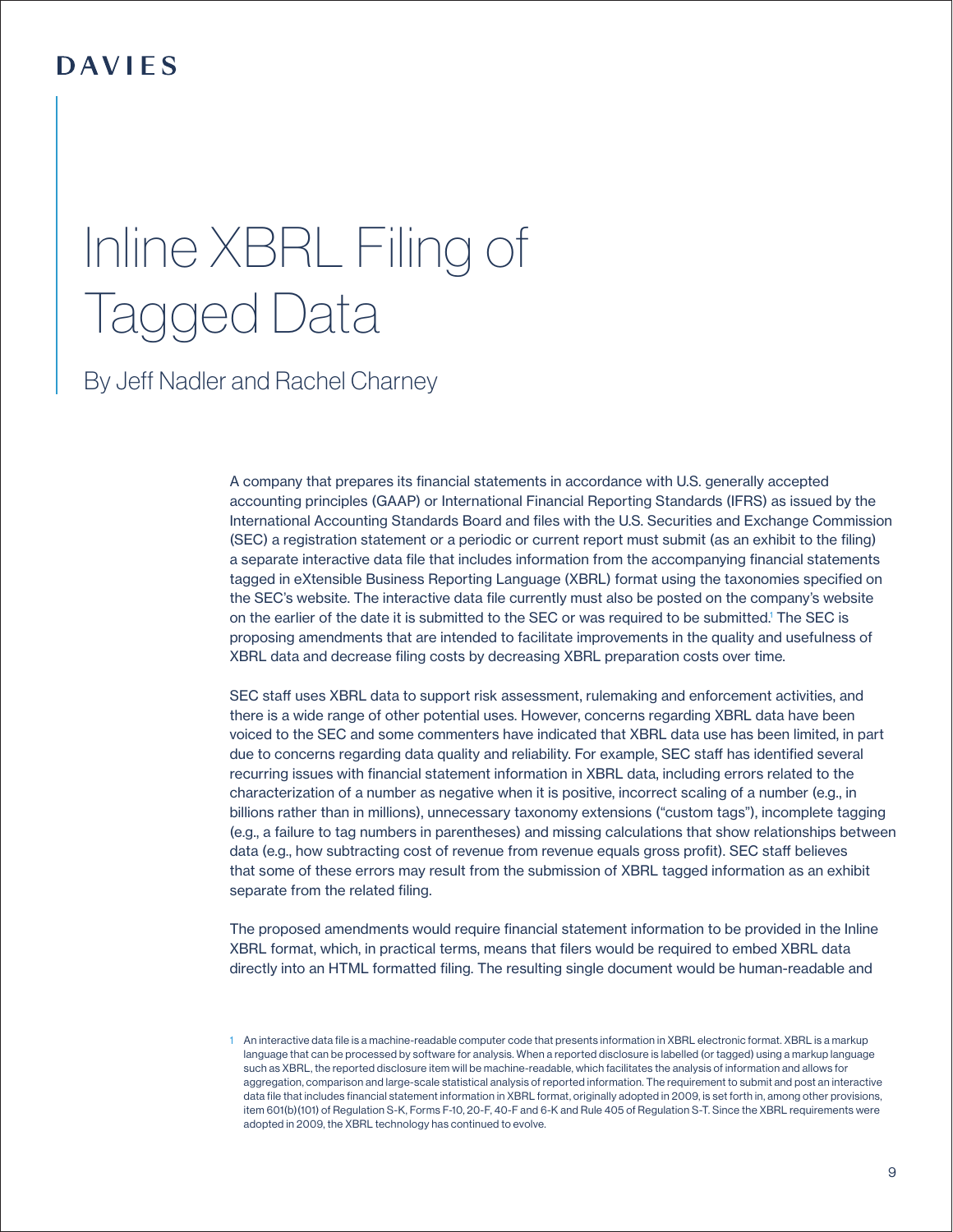would also enable the automated extraction and analysis of embedded XBRL data by the user's XBRL extraction software. Using Inline XBRL would eliminate the need for filers to prepare and submit a separate XBRL exhibit. Inline XBRL is already used by some filers under an SEC order from mid-2016, and it is hoped that widespread adoption may reduce the time and effort associated with preparing XBRL filings, simplify the review process for filers and improve data quality.

The SEC also proposes to eliminate the requirement for filers to post interactive data files on their websites because it believes that users of XBRL data generally seek the information directly from the SEC's EDGAR system or third-party aggregators as opposed to filers' websites. Sufficiently reliable access to XBRL data is available on EDGAR, and the backup of a website posting of XBRL data is no longer necessary.

The proposed Inline XBRL requirements for financial statement information would apply to all company filers, including smaller reporting companies, emerging growth companies and foreign private issuers that currently are required to submit financial statement information in XBRL. Filers would be required, on a phased-in basis, to embed a part of the interactive data file within an HTML<sup>2</sup> document using Inline XBRL and to include the rest in an exhibit to that document. The portion filed as an exhibit to the form would contain contextual information about the XBRL tags embedded in the filing.

The Inline XBRL requirements would be phased in for companies in annual increments based on the category status of the filer. Large accelerated filers that prepare their financial statements in accordance with GAAP would be required to comply with Inline XBRL requirements for financial statement information in the second year after the rule is effective. Accelerated filers that prepare their financial statements in accordance with GAAP would be required to comply in the third year after the rule is effective. All other operating company filers that are required to submit interactive data files would be required to comply in the fourth year after the rule is effective.

<sup>2</sup> The vast majority of SEC filers currently file in HTML format. Inline XBRL is not compatible with the ASCII format. Therefore, those filers that currently prepare SEC filings in ASCII format would need to switch to HTML format (unless they already have done so to comply with the SEC rule requiring hyperlinks to exhibits, which came into effect on September 1, 2017).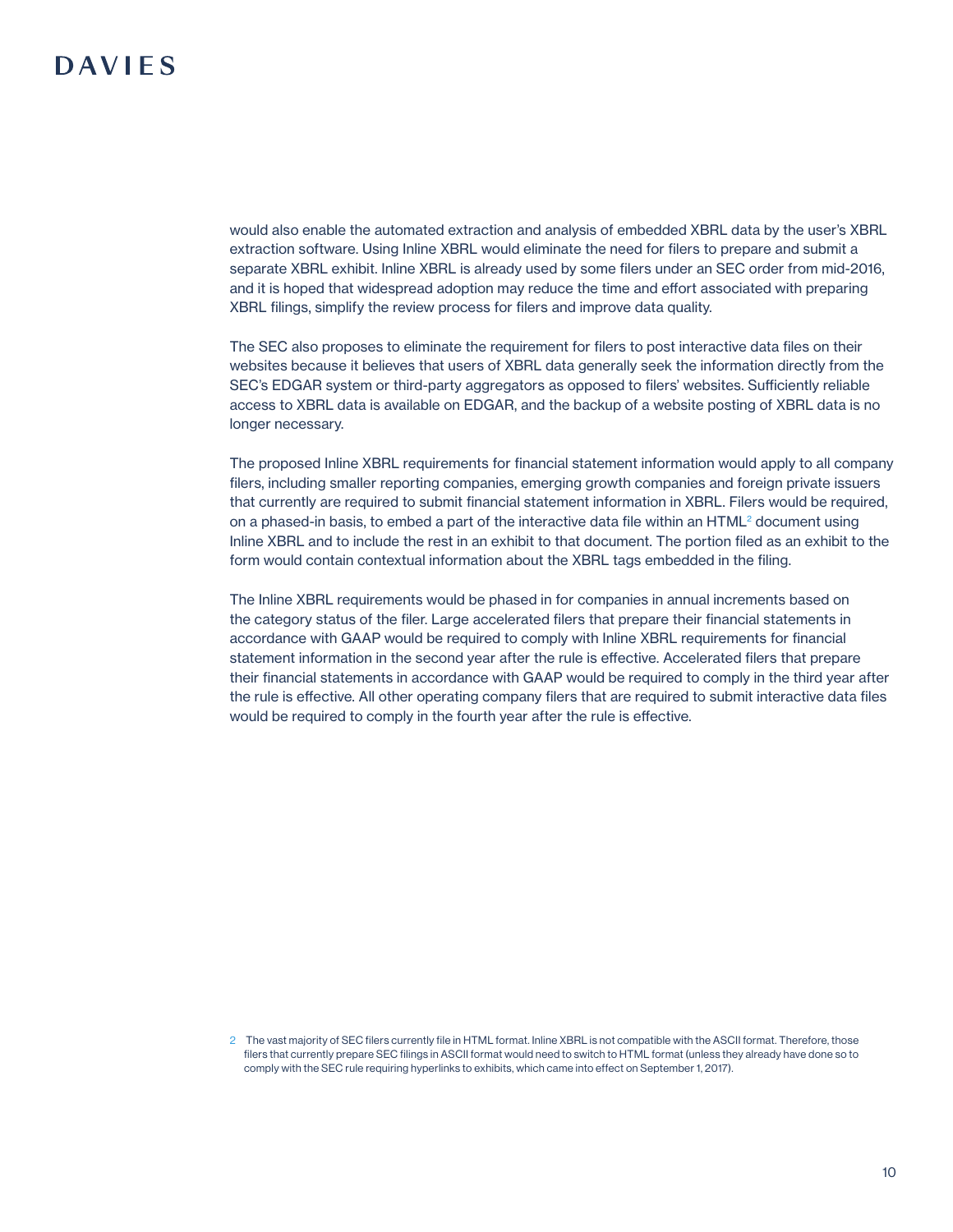# <span id="page-10-0"></span>SEC Guidance on Pay Ratio Disclosure

By [Jeffrey Nadler](https://www.dwpv.com/en/People/Jeffrey-Nadler) and [Nir Servatka](http://Nir Servatka)

On September 21, 2017, the U.S. Securities and Exchange Commission (SEC) adopted interpretive guidance to assist domestic reporting companies in their efforts to comply with the pay ratio disclosure required by item 402 of Regulation S-K under the *Securities Act of 1933*, as amended. On the same day, the SEC staff provided separate guidance on calculating the pay ratio disclosure. Domestic reporting companies must begin providing pay ratio disclosure for the first time in early 2018 for the fiscal year beginning on or after January 1, 2017.

#### **BACKGROUND**

The pay ratio disclosure rule, which was adopted by the SEC in August 2015, requires domestic registrants (other than smaller reporting companies and emerging growth companies) to disclose the following: (i) the annual total compensation of the chief executive officer; (ii) the median of the annual total compensation of all other employees, which is calculated by identifying a registrant's "median employee"; and (iii) the ratio of the figures in (i) and (ii) expressed either as a ratio in which the median compensation of all other employees equals one or, narratively, as the multiple that the chief executive officer compensation bears to the median compensation of all other employees. Foreign private issuers, Canadian multijurisdictional disclosure system (MJDS) filers, smaller reporting companies and emerging growth companies are exempt from providing pay ratio disclosure.

## USE OF REASONABLE ESTIMATES, ASSUMPTIONS AND METHODOLOGIES, AND STATISTICAL SAMPLING

The pay ratio disclosure rule requires a registrant to identify its "median employee." Registrants have significant flexibility in determining the appropriate methodology to identify the median employee and calculating the median employee's annual total compensation. Registrants may choose a method based on their own facts and circumstances, including statistical sampling, but must disclose the method they use in identifying the median employee, as well as any material assumptions, adjustments and estimates used.

The SEC interpretive guidance clarifies that, so long as a registrant uses reasonable estimates, assumptions, statistical sampling or other methodologies, or a combination thereof, to identify the median employee and calculate the median employee's annual total compensation, the pay ratio disclosure that results from such use would not provide the basis for SEC enforcement action unless the disclosure was made or reaffirmed without a reasonable basis or was provided other than in good faith.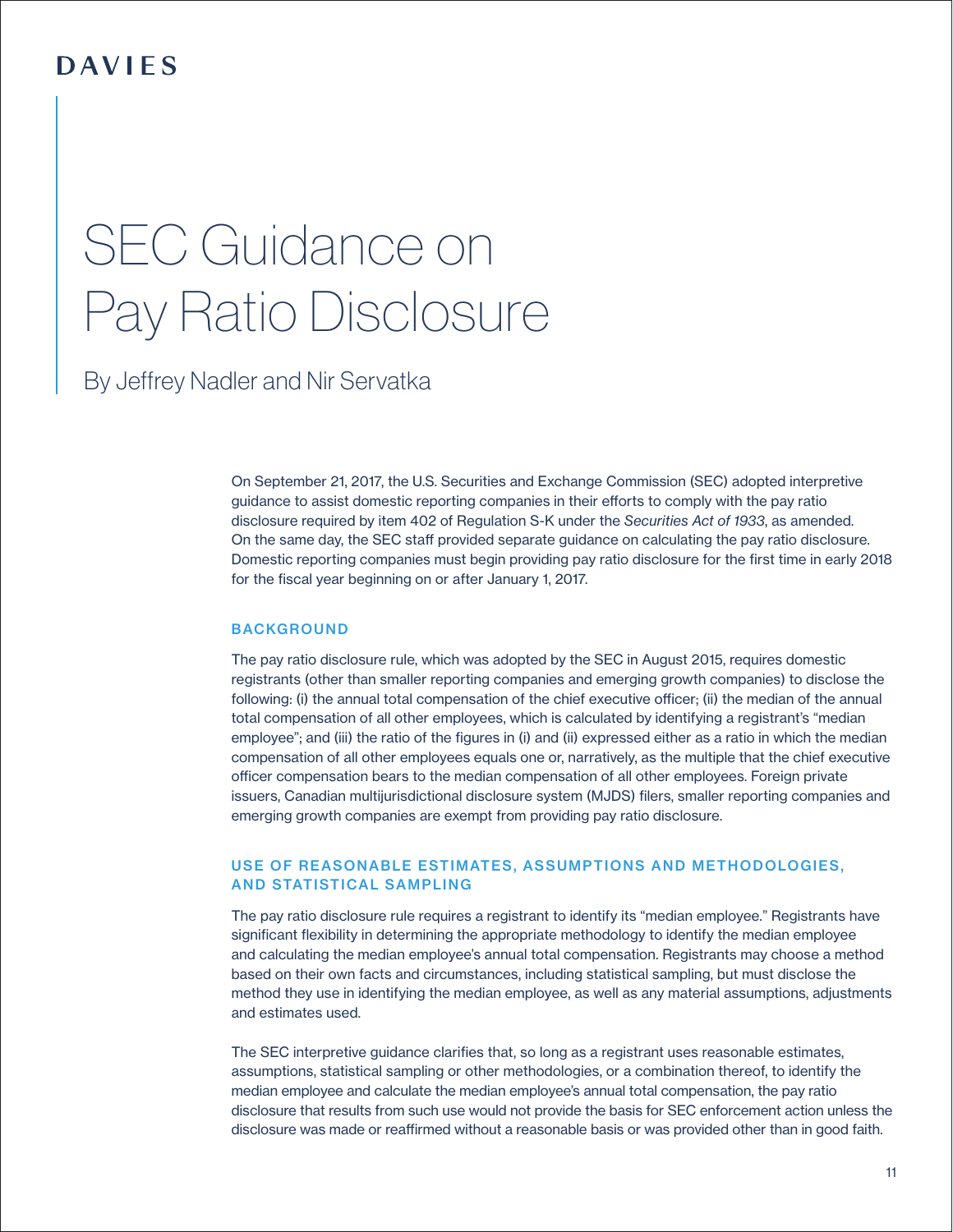In addition, depending on the registrant's particular facts and circumstances, registrants may use sampling methods. Some examples of sampling methods that could be appropriate include (i) simple random sampling (i.e., drawing at random a certain number or proportion of employees from the entire employee population); (ii) stratified sampling (i.e., dividing the employee population into strata, based on location, business unit, type of employee, collective bargaining agreement or functional role and sampling within each strata); (iii) cluster sampling (i.e., dividing the employee population into clusters based on some criterion, drawing a subset of clusters, and sampling observations within appropriately selected clusters); and (iv) systematic sampling (i.e., having the sample drawn according to a random starting point and a fixed sampling interval, every n<sup>th</sup> employee is drawn from a listing of employees sorted on the basis of some criterion).

#### USE OF INTERNAL RECORDS

The rule requires a registrant to disclose the median of the annual total compensation of all its employees (excluding its principal executive officer). All employees of a registrant and its consolidated subsidiaries worldwide must be taken into account in calculating such median, except that a registrant may exclude all employees outside the United States so long as the total number of excluded non-U.S. employees does not exceed 5% of the total number of employees worldwide.

The SEC interpretive guidance clarifies that

- a registrant may use appropriate existing internal records, such as tax or payroll records, in determining whether the 5% *de minimis* exemption is available;
- a registrant may use existing internal records in identifying its median employee even if such internal records do not include every element of compensation (such as equity awards widely distributed to employees) so long as such internal records reasonably reflect annual compensation to identify the median employee; and
- when a registrant determines that using a consistently applied compensation measure based on internal records results in anomalous characteristics of the identified median employee's compensation that have a significant higher or lower impact on the pay ratio, the registrant may, in lieu of concluding that such consistently applied compensation measure was unsuitable to identify its median employee, substitute another employee with substantially similar compensation to the original identified median employee based on the compensation measure such registrant used to select the median employee.

#### DETERMINING WHETHER AN INDIVIDUAL IS AN "EMPLOYEE"

An individual employed by the registrant or any of its consolidated subsidiaries is considered an "employee" under the rule. Workers who are employed, and whose compensation is determined, by an unaffiliated third party but who provide services to the registrant or its consolidated subsidiaries as independent contractors or "leased" workers are excluded. The SEC's guidance clarifies that, in determining whether a worker is an employee or independent contractor, a registrant may apply a widely recognized test under another area of law, such as employment or tax law, which the registrant uses to determine whether its workers are employees.